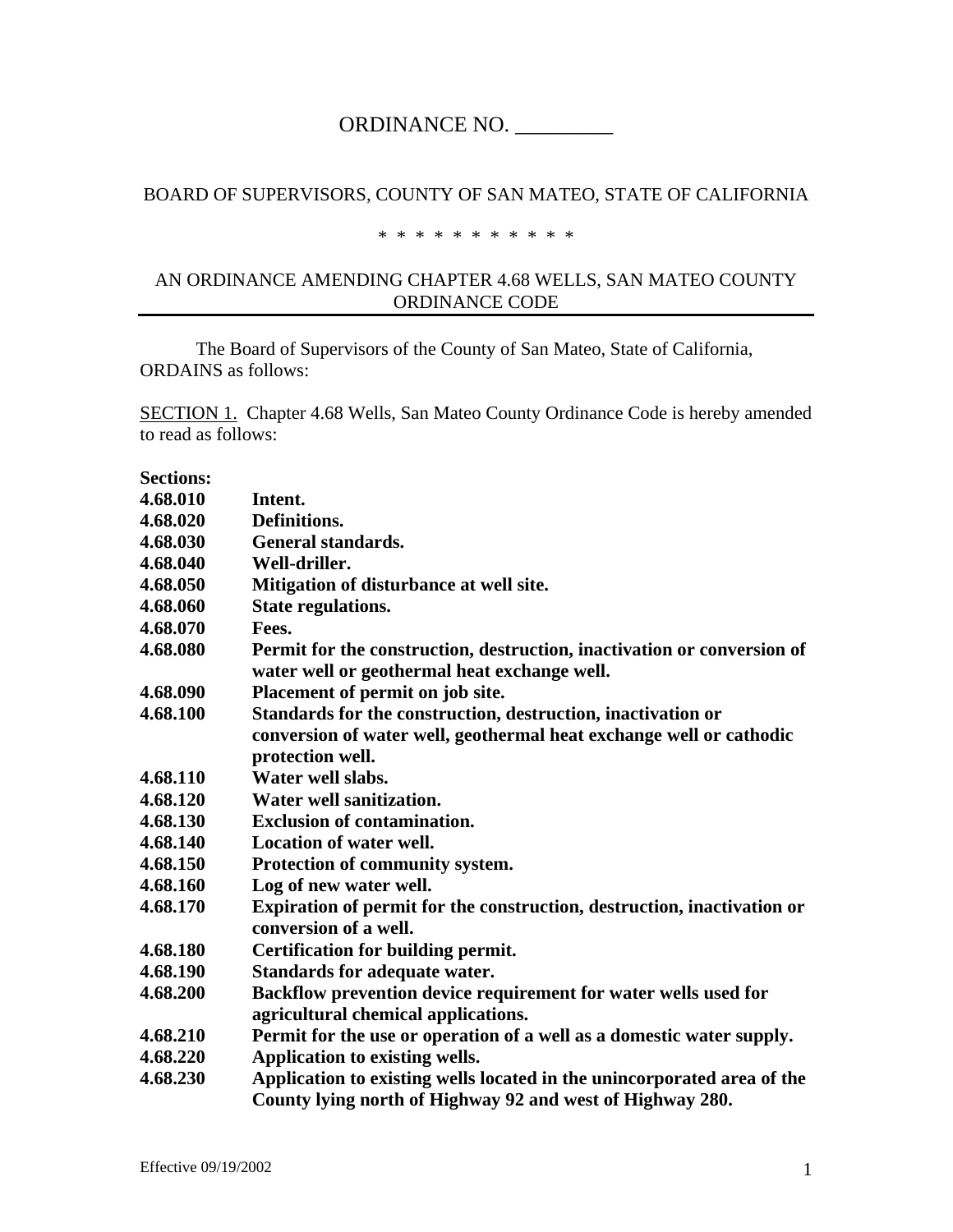| 4.68.240 | General standards for the operation or use of a water well as a      |
|----------|----------------------------------------------------------------------|
|          | domestic water supply.                                               |
| 4.68.250 | <b>Monitoring standards.</b>                                         |
| 4.68.260 | <b>Testing requirements.</b>                                         |
| 4.68.270 | Duration of permit to operate water well as a domestic water supply. |
| 4.68.280 | Right of inspection.                                                 |
| 4.68.290 | Application for permit or certification.                             |
| 4.68.300 | Fees.                                                                |
| 4.68.310 | <b>Issuance of permit.</b>                                           |
| 4.68.320 | Variances.                                                           |
| 4.68.330 | Suspension or revocation of permit.                                  |
| 4.68.340 | Hearing and determination.                                           |
| 4.68.350 | Appeals to the Board of Supervisors.                                 |
| 4.68.360 | <b>Violations.</b>                                                   |
| 4.68.370 | Finding of public nuisance.                                          |
| 4.68.380 | Wells installed without permit.                                      |
| 4.68.390 | Policies, regulations and procedures.                                |
| 4.68.400 | <b>Abandoned wells.</b>                                              |
| 4.68.410 | Severability.                                                        |
|          |                                                                      |

# **4.68.010 Intent.**

It is the purpose of this chapter to provide for the construction, conversion, inactivation, or destruction of water wells, geothermal heat exchange wells, and cathodic protection wells so that the groundwater of this County shall not be polluted or contaminated and that water obtained from such wells shall be adequate and suitable for the purpose for which used and will not jeopardize the health, safety or welfare of the people of this County.

### **4.68.020 Definitions.**

The following definitions govern the construction of this chapter:

- (a) "Abandoned well" means any of the following:
	- (1) A water supply well which has not been used for a period of one calendar year and has not been permitted as an inactive well by the County Health Officer.
	- (2) A monitoring or contamination extraction well which has not been used for a period of three calendar years and has not been permitted as an inactive well by the County Health Officer.
	- (3) A well which is in such a state of disrepair that it cannot be made operational for its intended purpose.
	- (4) A test hole or exploratory boring 24 hours after construction and testing work has been completed.
	- (5) A cathodic protection well that is no longer functional for its original purpose.

 (b) "Agricultural well" or "stock well" means any well used solely to supply water for irrigation or other agricultural purposes.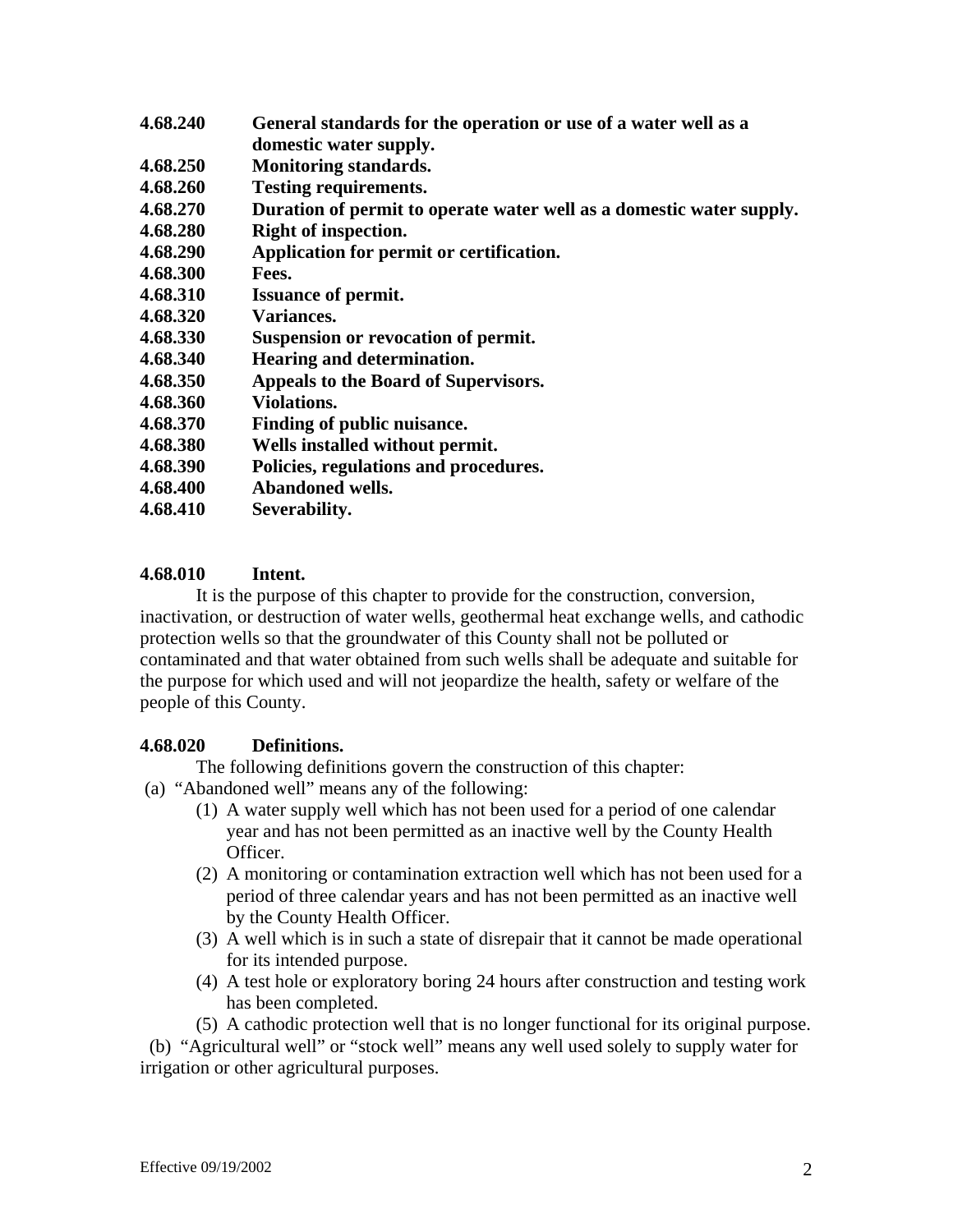(c) "Cathodic protection well" means any well designed or used to protect pipelines, tanks, cables, power lines and other facilities from corrosion.

(d) "County Health Officer" means the Environmental Health Director of San Mateo County or an authorized representative. The County Health Officer or his or her designee shall have the authority and responsibility for the enforcement of this chapter.

(e) "Domestic water supply" means a system consisting of a well, storage tank(s), reservoirs, integrated piping or other related appurtenances used for the purposes of delivering potable water intended for human consumption. Except as otherwise provided by this chapter, this term shall include any water well, agricultural well, industrial well or other type of well which is used to provide potable water for human consumption.

(f) "Dwelling unit" means a room or suite of two (2) or more rooms, which are designed for, intended for, or are occupied by one family doing its cooking therein and having only one kitchen.

(g) "Exploratory well" means a test production well installed for the purpose of assessing well water quantity and quality.

(h) "Inactive well" means a well that has been properly secured, protected, and maintained in an inactive condition in accordance with state requirements, for a period not to exceed five years.

(i) "Geothermal heat exchange well" means any artificial excavation by any method for the purpose of using the heat exchange capacity of the earth for heating and/or cooling and in which the ambient ground temperature is 86 degrees Fahrenheit or less and which uses a closed loop fluid system to prevent the discharge or escape of its fluid into the surrounding aquifers or geologic formations. Geothermal heat exchange wells are also known as ground source heat pump wells. Such wells or boreholes are not intended to produce water or steam.

(j) "Midcoast" means that portion of unincorporated area in the Coastal Zone on the urban side of the Midcoast urban-rural boundary as shown in the County General Plan and those lands designated as Rural Residential Areas by the Local Coastal Program Policies 1.13 – 1.15.

(k) "Non residential water use" means a potable water supply which serves the public in a commercial setting that is not subject to surface water contamination.

(l) "Observation and monitoring well" means any artificial excavation by any method for the purpose of obtaining groundwater, vadose zone, or other subsurface data, including groundwater levels, groundwater quality, and soil vapor quality. Monitoring wells shall conform with applicable California Department of Water Resources, U.S. Environmental Protection Agency, State Department of Toxic Substance Control, or the Regional Water Quality Control Board standards and guidelines for the construction of monitoring wells. (m) "Person" means any individual, organization, partnership, business, association, corporation or governmental agency.

(n) "Potable water" means water that complies with standards for transient noncommunity water systems pursuant to the California Safe Drinking Water Act (Chapter 4, commencing with Section 116275 of part 12).

(o) "Property line" means the legally established line separating one piece of property from another or separating a public-right-of-way from private properties.

(p) "Sewer" means a pipe carrying wastewater from any structure or a part of a community or individual sewerage system.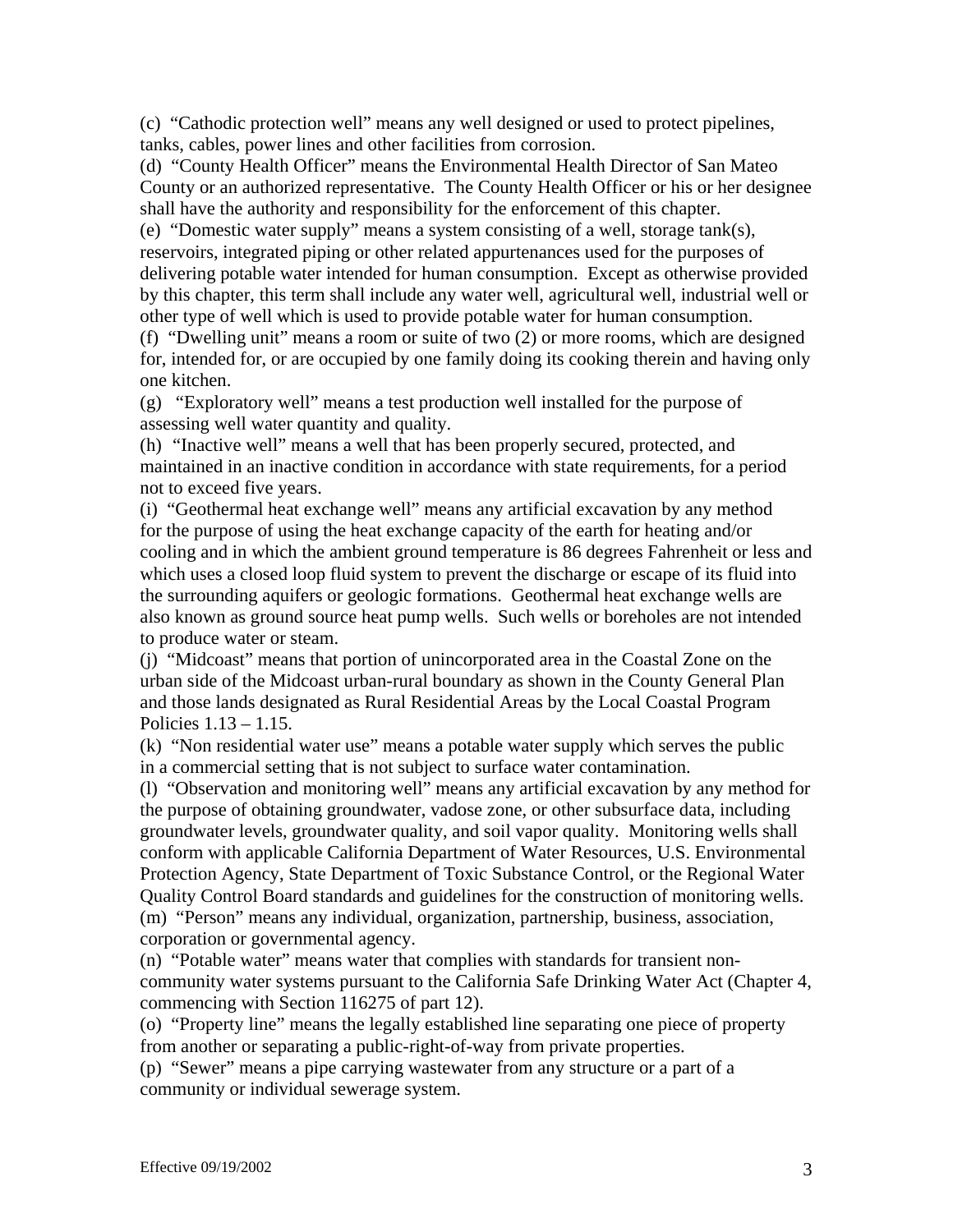(q) "Spring" means a place where groundwater flows naturally from rock or soil onto the land surface and is not subject to surface water contamination.

(r) "Stabilized water level during pumping" means that level of water in the well which remains constant after a period of pumping at the specified rate in gallons per minute provided under Section 4.68.190 of this chapter. The required period of time for such pumping may vary at the discretion of the Health Officer depending upon the geological factors and groundwater recharge of the site. The minimum test period for individual domestic wells shall be four hours after the water level is stabilized.

(s) "Well" or "water well" means any artificial excavation by any method for the purpose of extracting water from, or injecting water into, the underground. This definition shall include agricultural wells and monitoring and observation wells. This definition shall not include: (1) oil and gas wells, or geothermal wells constructed pursuant to state law except those wells converted to use as water wells; or (2) wells used for the purpose of (A) dewatering excavations during construction; or (B) stabilizing hillsides or embankments.

# **4.68.030 General standards.**

No person shall construct, reconstruct, repair, destroy, inactivate, convert, operate or use a water well, geothermal heat exchange or cathodic protection well except as provided by this chapter.

# **4.68.040 Well-driller.**

Any construction, reconstruction, repair, destruction, or conversion of a water well, geothermal heat exchange or cathodic protection well shall be undertaken by a welldriller who posses a C-57 Water Well Contractor's License as provided by state licensing law.

# **4.68.050 Mitigation of disturbance at well site.**

 (a) Any disturbance at a well site for the purposes of construction, reconstruction, repair, destruction or conversion of a water well, geothermal heat exchange or cathodic protection well shall be limited to the minimum amount of disturbance necessary to gain access to drill the well and shall be in compliance with any other pertinent laws or regulations, including but not limited to grading permit requirements, coastal development regulations, and roadway encroachment permits. Drilling fluids and other drilling materials produced or used in connection with well construction, destruction, or conversion shall not be allowed to discharge onto or into streets, waterways, sensitive habitats, or storm drains. Drilling fluids discharged onto an adjacent property requires the written permission of the property owner. Drilling fluids shall be properly managed and disposed of in accordance with applicable local, regional, and state requirements. Upon completion of the construction, destruction or conversion of the well, the site shall be restored as near as possible to its original condition, and appropriate erosion control measures shall be implemented. Site restoration is the responsibility of the property owner and must be implemented within 60 days of the completion of the well, and not more than a year from the date of the permit issuance. In the event a water well should, at the time of drilling, prove to have an inadequate water supply or quality for its intended use, it shall be closed in accordance with requirements of the County Health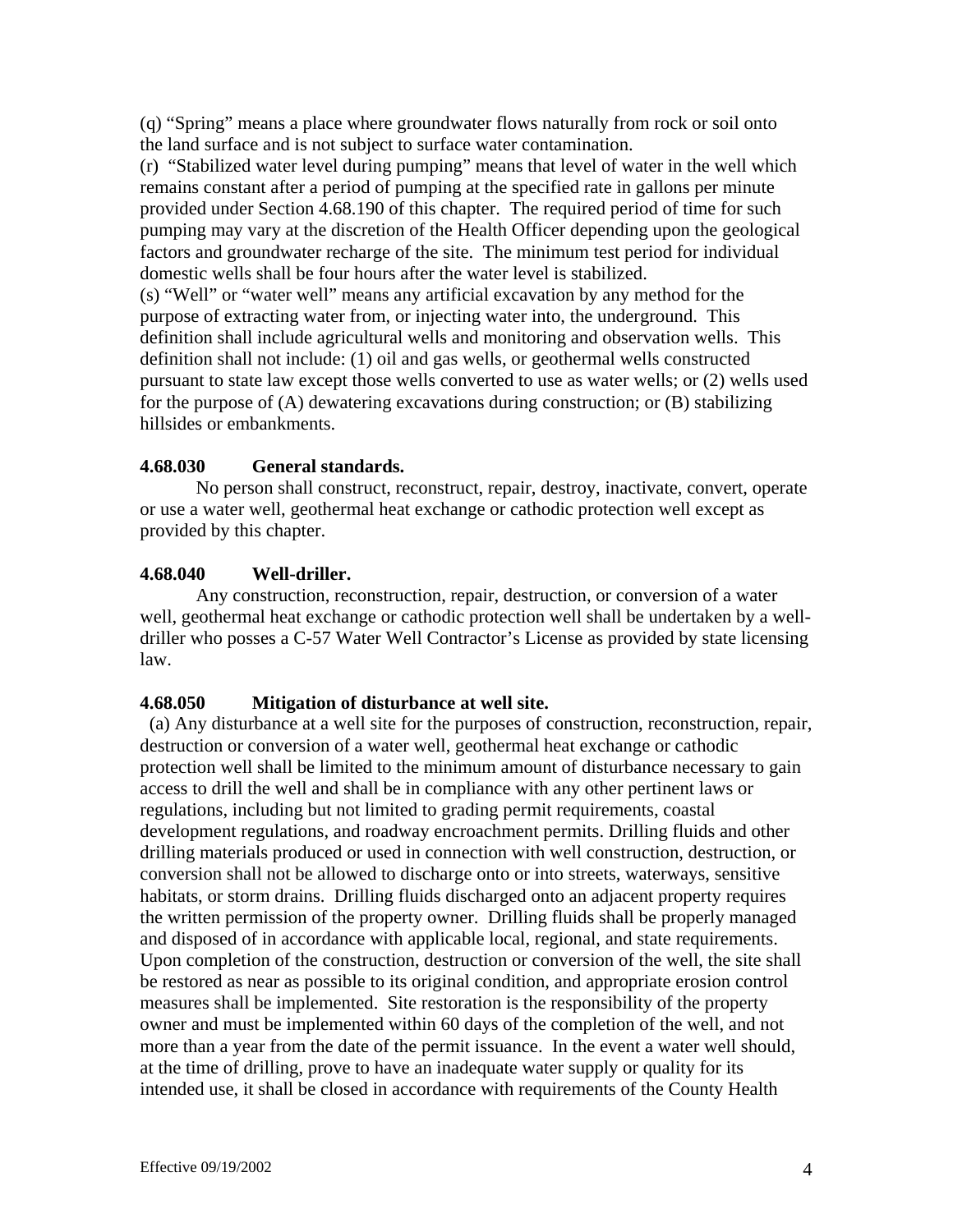Officer and the site shall be returned as near as possible to its original condition. In the event a water well is tested for certification for a building permit, any water generated by pumping during the test shall be disbursed or disposed of in a manner which will not cause excessive erosion.

 (b) In addition to the requirements above, the well site, including any excavations and drainage pits, shall at the time of drilling be secured or maintained in such a manner as to prevent injury or damage to persons and animals.

 (c) Wells constructed during a period where winterization requirements are in effect, between October 15 and April 15, shall comply with County grading and storm water pollution prevention measures.

(d) Mud pits shall not be installed in the drip zone of any tree.

#### **4.68.060 State regulations.**

Nothing contained in this chapter shall be deemed to release any person from compliance with the provisions of state law, including but not limited to any reporting requirements under the California Water Code.

#### **4.68.070 Fees.**

 Permit fees shall be charged for each permit to cover the cost of inspection and enforcement pursuant to this chapter, in an amount to be set by resolution of the Board of Supervisors.

### **4.68.080 Permit for the construction, destruction, inactivation, repair or conversion of a water well, geothermal heat exchange well or cathodic protection well.**

 No person shall dig, bore, deepen, reperforate, excavate, construct, reconstruct, inactivate, convert, destroy or repair any water well, geothermal heat exchange well or cathodic protection well, without first having applied for and obtained a permit for such activity from the County Health Officer pursuant to the provisions of this chapter. A permit granted pursuant to this article is valid only for the proposed activity listed on the permit application and solely for the site specified therein. A permit granted pursuant to this Section does not authorize the use or operation of the well as a water supply intended for human consumption as provided by Sections 4.68.180 through 4.68.280 of this chapter.

#### **4.68.090 Placement of permit on job site.**

A permit issued pursuant to this article shall be kept available for inspection at the well site during the course of and until completion of the construction, reconstruction, repair, destruction, inactivation or conversion of the well, and until the site has been restored as per Section 4.68.050 of this chapter.

# **4.68.100 Standards for the construction, destruction, inactivation or conversion of water well, cathodic protection well or geothermal heat exchange well.**

All water wells, geothermal heat exchange wells, and cathodic protection wells shall be constructed, reconstructed, repaired, destroyed, inactivated or converted in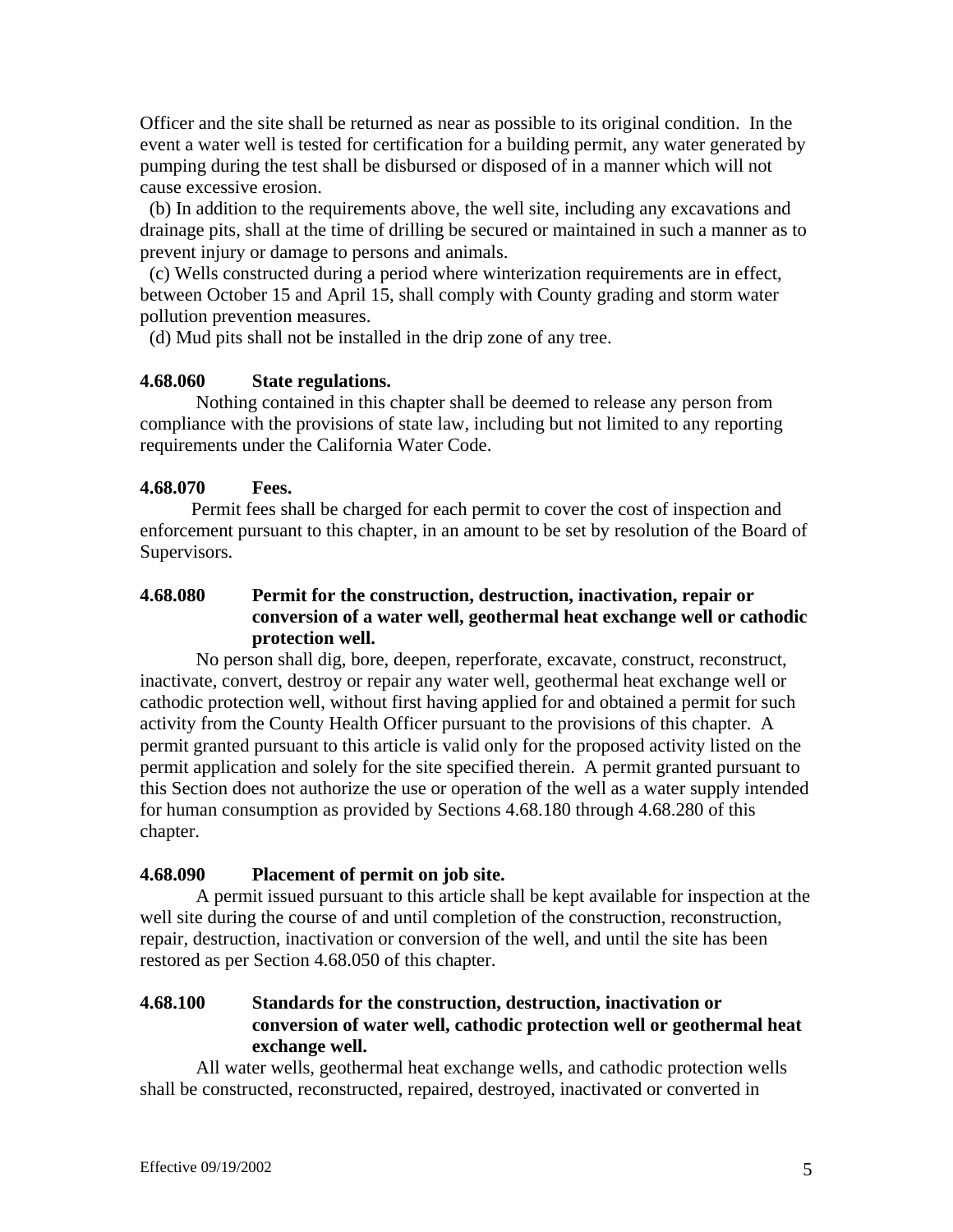accordance with the standards set by this chapter and by state law, including those regulations and standards issued by the California Department of Water Resources.

# **4.68.110 Water well slabs.**

All water wells shall be provided with a watertight reinforced concrete slab of a minimum thickness of (6) six inches which shall extend horizontally at least two (2) feet from the well casing in all directions. The concrete slab shall be adequately sloped to drain water away from the well casing. The top surface of the slab at its outer edge shall be at least four (4) inches above the surrounding ground level.

# **4.68.120 Water well sanitization.**

All water wells shall be provided with a pipe or other effective means of directly introducing chlorine or other disinfecting agents into the well.

# **4.68.130 Exclusion of contamination.**

All water wells shall be designed and constructed to exclude contamination as follows:

- (a) All sanitization pipes for an above surface pump discharge shall extend to height equal to the pump pedestal that is at least eight inches above the finished grade. The pipe shall be kept sealed by a threaded or equivalently secure cap.
- (b) All sanitization pipes for a subsurface pump discharge installation shall be kept sealed by a threaded or equivalently secure cap.
- (c) All air relief vents shall terminate downward and be screened and protected against the possibility of contaminating material entering the vent.
- (d) All entry pipes into gravel packed sections of a well shall be tightly capped.

### **4.68.140 Location of water well.**

In order to protect the water source and public health and safety, all water wells shall be set back from possible sources of pollution and contamination. The minimum setbacks, measured horizontally from the well, shall be:

| From another well                                         | 50 feet  |
|-----------------------------------------------------------|----------|
| From any septic tank                                      | 100 feet |
| From a septic tank leachfield                             | 100 feet |
| From a seepage pit                                        | 150 feet |
| From a sewer line or lateral                              | 50 feet  |
| From a property line (sewered area)                       | 5 feet   |
| From a property line (unsewered area)                     | 50 feet  |
| From an exterior wall of a building's foundation          | 5 feet   |
| From a boundary line of any easement dedicated to or      |          |
| reserved for sanitary sewers or wastewater facilities as  |          |
| shown on a map approved by a sanitary district and placed |          |
| on file by that district with the County Environmental    |          |
| Health Division.                                          | 50 teet  |
|                                                           |          |

### **4.68.150 Protection of community system.**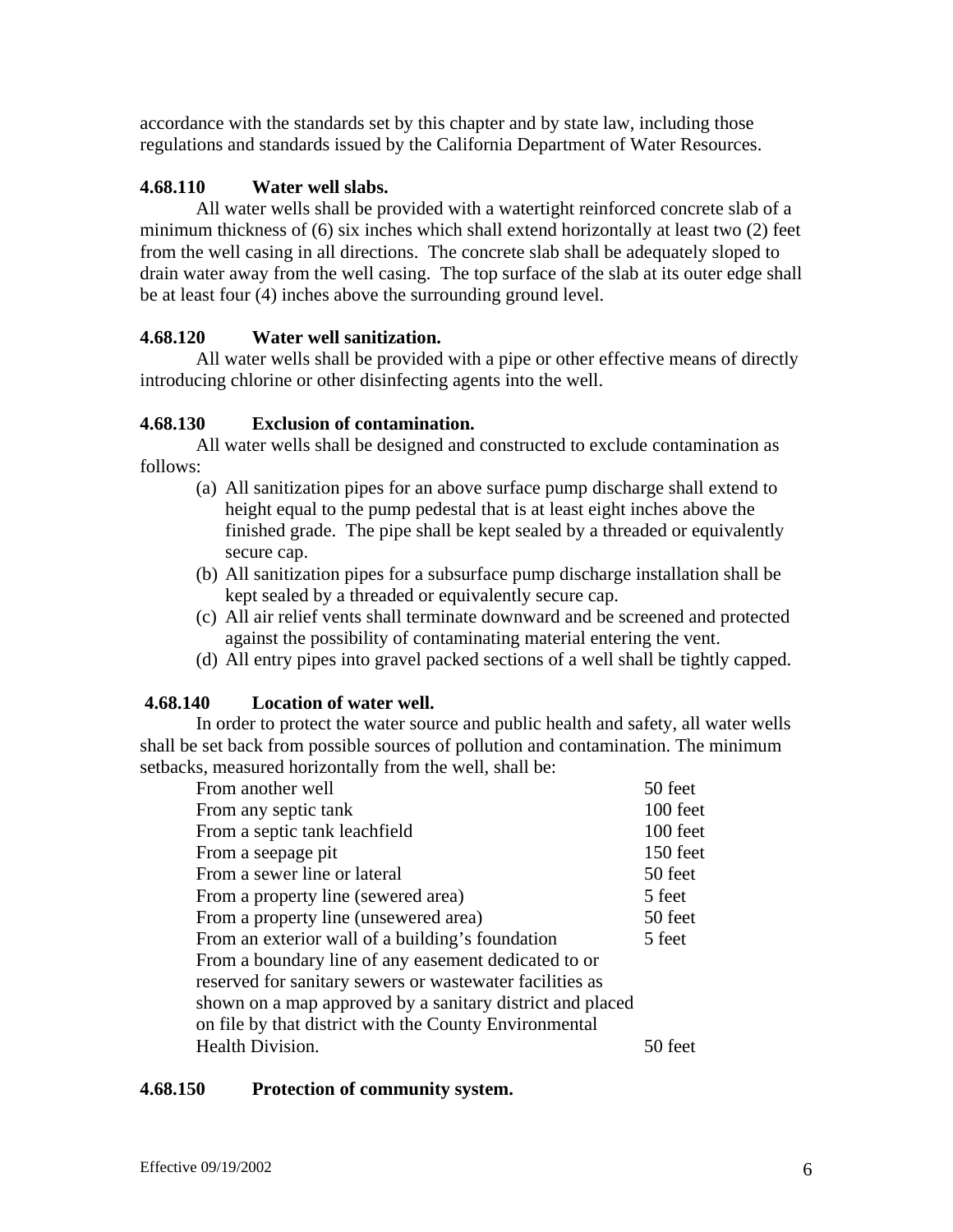In the event a well is used on a property served by a public water system, there shall be installed between the dwelling unit or structure being served water and the meter box or distribution system a backflow prevention devise approved jointly by the County Health Officer and the Water Superintendent of the Public Water System.

# **4.68.160 Log of new water well.**

 Any person to whom the County Health Officer has issued a permit to construct, repair, reconstruct, inactivate, convert or destroy a well shall, within sixty (60) days of the completion of the drilling, diggings, boring, or excavating authorized by such permit, furnish the County Health Officer with a log of such well. The log shall include, but is not limited to, information on the type of casing, the number and location of the perforations therein, the depth of the well and soil types encountered during drilling of the well, as well as any other data requested by the County Health Officer. Any person who has earlier submitted a log for the well to the State of California may satisfy this provision by submission of that same log to the County Health Officer.

# **4.68.170 Expiration of permit for the construction, destruction, inactivation or conversion of a well.**

 A permit issued pursuant to Section 4.68.080 for the construction, reconstruction, inactivation, destruction or conversion of a water well, cathodic protection well, or geothermal heat exchange well shall expire and become null and void if the work authorized has not been completed within one calendar year following the issuance of the permit. Upon expiration of such permit, no further work may be done in connection with the construction, reconstruction, repair, destruction, inactivation or conversion of a well unless and until a new permit for that purpose is secured in accordance with the provisions of this chapter.

# **4.68.180 Certification for building permit.**

Upon the completion of the construction or conversion of a well in compliance with the provisions of this chapter, the County Health Officer shall, upon request, certify the well as a domestic water supply for one to four dwelling units or for industrial or commercial use for the purpose of obtaining a building permit to construct a new structure or for the enlargement of an existing structure if the well provides a water supply that is potable, adequate and delivered under a minimum pressure of twenty (20) pounds per square inch during periods of maximum demand. The potable water sample shall be drawn from the pump at the conclusion of the pump test required by Section 4.68.190, and shall be transported to a State of California certified laboratory under chain-of-custody. With the Midcoast water treatment will not be considered in order to be certified if either the State Upper Secondary Maximum Contaminant Level for specific conductance or chloride are exceeded. A certification issued pursuant to this Section shall be valid only for the purposes of obtaining a building permit and is not and shall not be deemed a permit to use or operate a well as a domestic water supply as may be required by Sections 4.68.210 through 4.68.280.

### **4.68.190 Standards for adequate water.**

For the purposes of this article, "adequate water" means: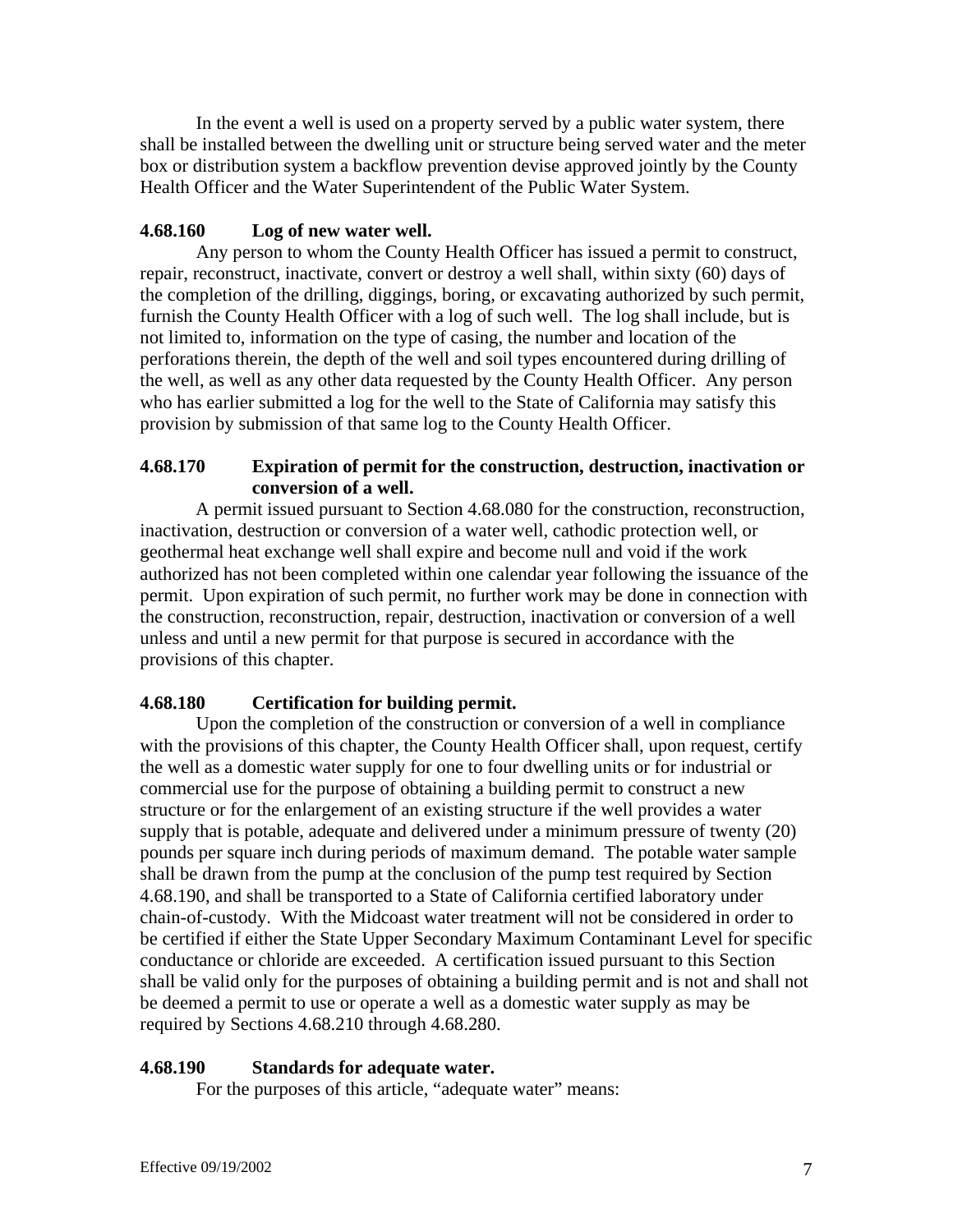(1) For a vertical well serving a single family dwelling, said term shall mean a well, which produces a minimum of 2 1/2 gallons per minute at a stabilized water level during pumping with at least 1,250 gallons of emergency storage.

(2) For a vertical well serving a single family dwelling with the second unit less than 750 square feet, said term shall mean a well which produces a minimum of 3 gallons per minute at a stabilized water level during pumping with at least 1,500 gallons of emergency storage.

(3) For a vertical well serving two to four dwelling units, said term shall mean a well which produces at a minimum at a stabilized water level during pumping:

(A) Five gallons per minute with 2,500 gallons of emergency storage for two dwelling units.

(B) 7.5 gallons per minute with 3,750 gallons of emergency storage for three dwelling units.

(C) Ten gallons per minute with 5,000 gallons of emergency storage for four dwelling units.

(4) For all vertical wells in the Midcoast, said term shall also mean a well in which the water level within the well casing recovers to 80%, or greater, of the hydrostatic level, as determined by a California Registered Geologist, or Registered Civil Engineer,

immediately following the completion of the pumping test. Recovery time shall be equal to the time taken to perform the pumping test, but not less than four hours.

(5) For a horizontal well or spring serving a single family dwelling, said term shall mean a well or spring that produces a minimum flow of 2.5 gallons per minute with minimum storage of 1,250 gallons after 30 days of observation or if done in the dry period, August 1 through November 30, 1.5 gallons per minute for a thirty-day observation period and 2,000 gallons of storage.

(6) In the Midcoast, all pumping tests shall be performed by, or under the supervision of a California Registered Geologist or Registered Civil Engineer, and certified by signature of the same.

(7) For nonresidential uses, said term shall mean an amount of water determined by the County Health Officer in accordance with the Uniform Plumbing Code and water quality standards issued by the California Department of Health Services.

# **4.68.200 Backflow prevention device requirement for water wells used for agricultural chemical applications.**

Agricultural well irrigation systems including those used for golf courses which employ chemical feeders or injection systems shall be equipped with a backflow prevention device approved by the County Health Officer.

# **4.68.210 Permit for the use or operation of a well as a domestic water supply.**

No person shall use or operate a well as a domestic water supply without applying for and obtaining a permit for such activity from the County Health Officer in accordance with the provisions of this chapter.

# **4.68.220 Application to existing wells.**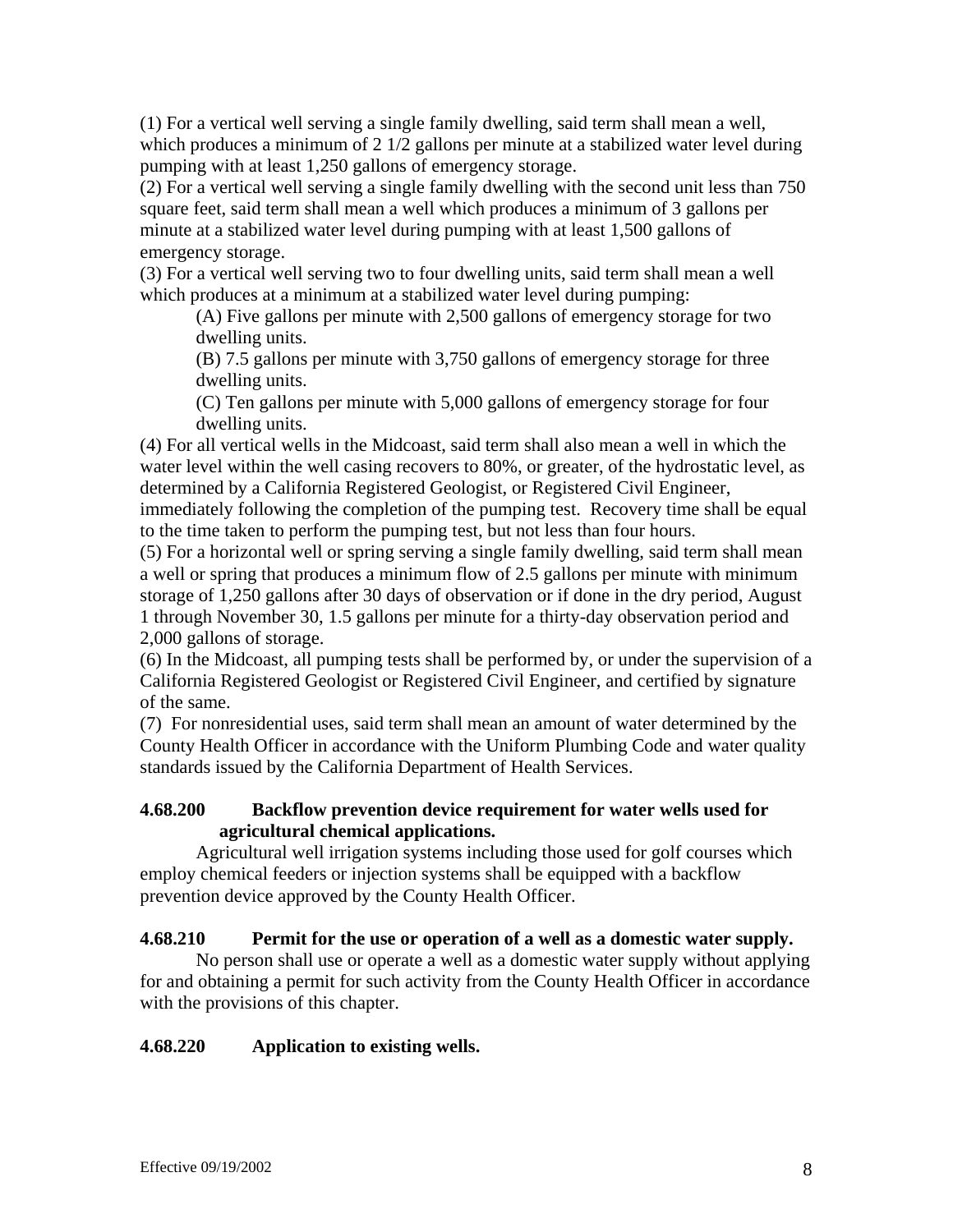The requirements of this article shall be applicable to all new wells used or operated as a domestic water supply. The requirements of this chapter shall not be applicable to wells existing on April 14, 1987, except as provided by Section 4.68.230.

# **4.68.230 Application to existing wells located in the unincorporated area of the County lying north of Highway 92 and west of Highway 280.**

The requirements of this chapter shall be applicable to all wells used or operated as a domestic water supply which are existing at the time of the adoption of this ordinance, and are located in the unincorporated area of the County lying north of Highway 92 and west of Highway 280.

# **4.68.240 General standards for the operation or use of a water well as a domestic water supply.**

Any well used or operated as a domestic water supply shall meet all standards of construction under Section 4.68.100 of this chapter and shall provide water that is potable, adequate, and delivered under a consistent minimum pressure of twenty (20) pounds per square inch during periods of maximum demand and shall not be operated or used in any manner that would, in the opinion of the County Health Officer, threaten or harm the public health or safety. The term "adequate" shall be defined in Section 4.68.190 of this chapter.

# **4.68.250 Monitoring standards.**

Any well used or operated as a domestic water supply shall have a meter installed on the well to record the volume of water used. A record of such water usage shall be submitted by the permittee to the County Health Officer annually unless otherwise requested by the County Health Officer.

# **4.68.260 Testing requirements.**

Any well used or operated as a domestic water supply shall be tested for water quality at the expense of the permittee upon the request of the County Health Officer. Results of these tests shall be provided to the County Health Officer.

# **4.68.270 Duration of permit to operate water well as a domestic water supply.**

A permit issued pursuant to this article for the use or operation of a water well as a domestic water supply shall not expire and shall remain valid provided that the operation or use of the well is in compliance with the standards under this chapter and state law. The permittee shall, however, pay an annual fee to the County Health Officer for reimbursement of the costs of inspection and administration of this chapter. The amount of this annual fee shall be set by resolution of the Board of Supervisors.

# **4.68.280 Right of inspection.**

As a condition for the issuance of a permit under this article, the permittee shall allow the County Health Officer or an authorized representative to enter the property where the well is located, upon reasonable notice to the permittee, property owner and/or occupant, between the hours of 8 a.m. and 6 p.m., unless otherwise agreed by the parties, to investigate, examine and test the well and well site.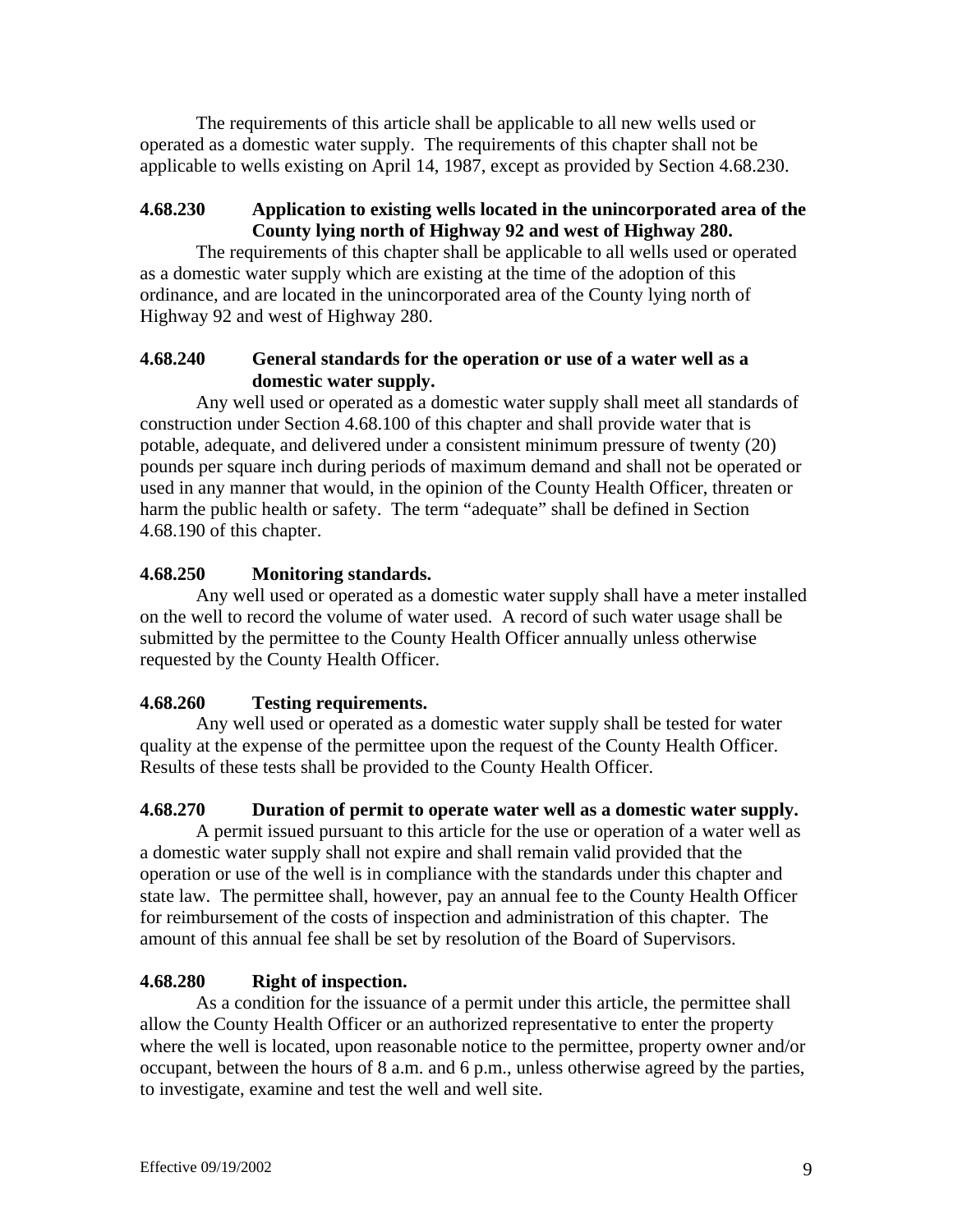### **4.68.290 Application for permit or certificate.**

 Any person applying for a well permit or certificate pursuant to the provisions of this chapter shall complete an application form provided by the County Health Officer and furnish whatever information the County Health Officer deems necessary regarding the proposed construction, reconstruction, repair, destruction, inactivation, certification or operation of that well.

# **4.68.300 Fees.**

Each application for a permit or certificate provided under this chapter shall be accompanied by a nonrefundable filing fee. The amount of such fee shall be set by resolution of the Board of Supervisors.

### **4.68.310 Issuance of permit.**

A permit or certificate provided under this chapter shall be issued by the County Health Officer within fifteen (15) working days after receipt of an appropriate and complete application and payment of the required filing fee if the proposed construction, reconstruction, repair, destruction, conversion, use, inactivation, operation or certification of the well complies with the requirements of this chapter.

# **4.68.320 Variances.**

A variance from the specific terms of this chapter may be granted by the County Health Officer when, due to special conditions or exceptional circumstances of the property, its location or surroundings, a literal enforcement of this chapter would result in unnecessary hardships. A variance cannot be approved if it would be contrary to the intent of this chapter or harm public health, safety or welfare. Applications for a variance shall be made in writing and filed with the County Health Officer with the request for a permit or certificate provided by this chapter. No variance shall be granted from the application of Sections 4.68.180 and/or 4.68.190 to domestic wells located in the Midcoast.

### **4.68.330 Suspension or revocation of a permit.**

 (a) In the event any person holding a permit for the construction, reconstruction, repair, destruction, inactivation, conversion or operation of a well pursuant to this chapter violates the terms of the permit, this chapter or state law, or conducts or carries on any use under that permit that is materially detrimental to the public health, safety or welfare, the County Health Officer shall revoke or suspend said permit in accordance with the procedures set forth below:

 (b) Except as provided in subdivision (c) of this Section, no permit issued under the provisions of this chapter shall be revoked or suspended until a hearing is held by the County Health Officer. Written notice of the hearing and intent to revoke or suspend the permit shall be served upon the permittee as provided in subSection (d) below.

 (c) The County Health Officer may revoke or suspend a permit issued under this chapter before a hearing is held on the matter if, in the opinion of the County Health Officer, the continued activity or use results in a violation of applicable state or local standards relating to the establishment or operation of wells, or results in a public nuisance.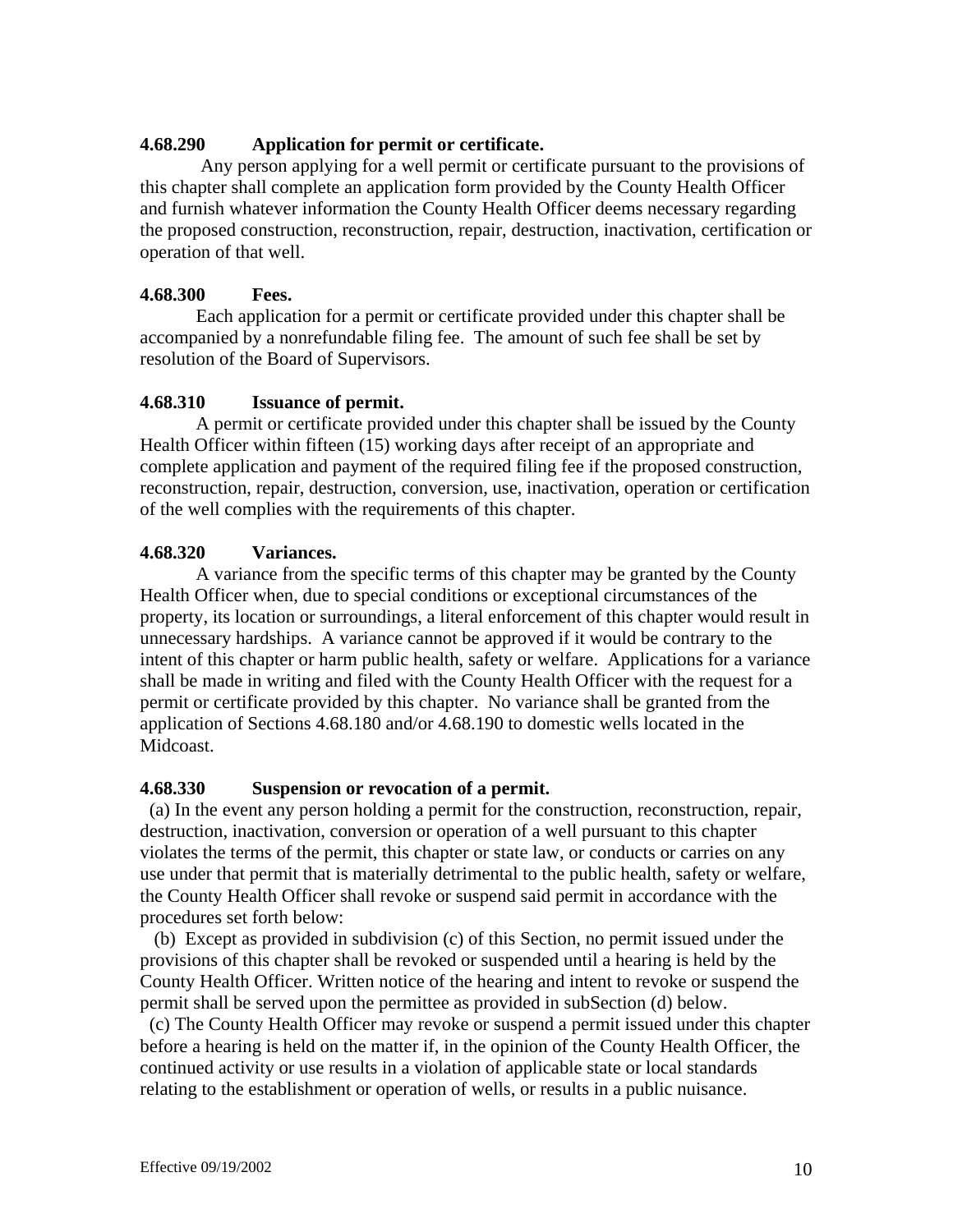(d) Written notice under this Section shall state the grounds for the revocation or suspension in clear and concise language, and the date, time, and place for the hearing. Such notice shall be served by registered mail or personal service on the permittee at least ten (10) days prior to the date set for the hearing.

# **4.68.340 Hearing and determination.**

At the hearing provided under Section 4.68.330, the permittee or an authorized representative shall be given an opportunity to be heard and present evidence. Upon conclusion of such hearing, the County Health Officer shall determine whether or not the permit shall be suspended or revoked. The decision of the County Health Officer shall be made in writing within thirty (30) days after the hearing and shall provide the reasons for the decision. The written declaration shall be served by registered mail or personal service upon the permittee.

# **4.68.350 Appeals to Board of Supervisors.**

Any aggrieved party may appeal the decision of the County Health Officer resulting from the hearing provided in Section 4.68.330 to the Board of Supervisors by filing a notice of appeal with the County Health Officer on a form provided by that office. The notice of appeal must be filed within ten (10) working days from the date of the issuance of the County Health Officer's decision. Within thirty (30) days of a timely filing of a notice of appeal, the County Health Officer shall transmit the notice together with its minutes and all other records in the matter to the Board of Supervisors. Upon receiving a notice of appeal, record, and supporting documents from the County Health Officer, the Board of Supervisors shall set the matter for public hearing. At such hearing, the Board of Supervisors shall have all the powers of the County Health Officer under the provisions of this chapter. In deciding an appeal, the Board of Supervisors shall not hear or consider any evidence of any kind other than the evidence contained in the record received from the County Health Officer, nor any argument on the merits of the case other than that contained in the notice of appeal, unless it sets the matter for a hearing de novo before itself and gives the same notice of hearing that is required for hearings before the County Health Officer under Section 4.68.330. The decision of the Board of Supervisors upon an appeal is final and conclusive in the matter.

### **4.68.360 Violations.**

Any violation of this chapter shall be a misdemeanor and shall be punishable as provided by San Mateo County Ordinance Code.

# **4.68.370 Findings of public nuisance.**

Notwithstanding any other action or penalty provided by law, any violation of this chapter shall be deemed a public nuisance, and the County Health Officer may commence action or proceedings for the abatement, removal and/or enjoinment thereof in any manner provided by law.

### **4.68.380 Wells installed without permit**